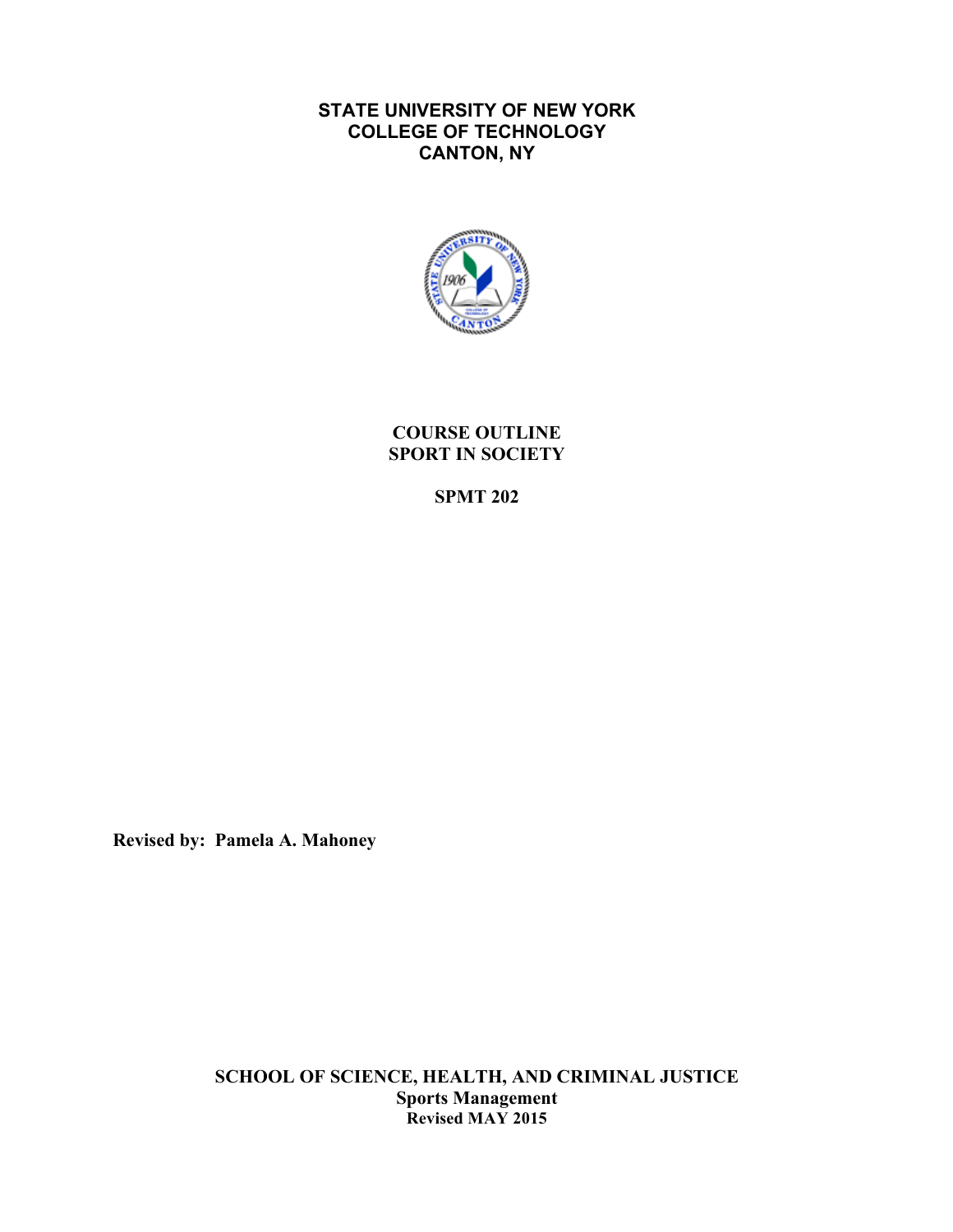#### **SPMT 202 - SPORT IN SOCIETY**

- **A. TITLE:** Sport in Society
- **B. COURSE NUMBER:** SPMT 202
- **C. CREDIT HOURS:** 3
- **D. WRITING INTENSIVE COURSE:** N
- **E. COURSE LENGTH:** 15 weeks
- **F: SEMESTER(S) OFFERED:** Fall/Spring
- **HOURS** OF LECTURE, **ACTIVITY:** Weekly Module to complete **G. HOURS OF LECTURE, LABORATORY, RECITATION, TUTORIAL,**
- **H. CATALOG DESCRIPTION:** This course examines sports using the sociological perspective. The course will focus on current and past issues within the sociology of the sporting landscape. Students will utilize critical thinking skills, past research and theories to examine the role of sports as a key social institution that influences and is influenced by the larger society.

#### **I. PRE-REQUISITIES/CO-COURSES:**

a.) Pre-requisites: b.) Co-requisites:

b.) Co-requisites:

#### **J. GOALS (STUDENT LEARNING OUTCOMES): By the end of this course, the student will be able to:**

| <b>Course Objective</b>                                    | <b>Institutional SLO</b> |
|------------------------------------------------------------|--------------------------|
| a. Describe the positive and negative                      | 2. Crit. Thinking        |
| consequences of the way sport is organized and             | 3. Prof. Competence      |
| conducted in American society, as well as the rest of      |                          |
| the world                                                  |                          |
| b. Discuss the nature of the relationship between          | 2. Crit. Thinking        |
| sport and the major components of social life: family,     | 3. Prof. Competence      |
| economy, class and social mobility, media, race and        |                          |
| ethnicity, gender and sexuality, education, politics,      |                          |
| and religion                                               |                          |
| c. Examine sports as social constructions                  | 2. Crit. Thinking        |
|                                                            | 3. Prof. Competence      |
| d. Critique the role of sports on society, and the role of | 2. Crit. Thinking        |
| society on sports. Examine the relationships and how       | 3. Prof. Competence      |
| they are interconnected and are not mutually-              |                          |
| exclusive of one another                                   |                          |
|                                                            |                          |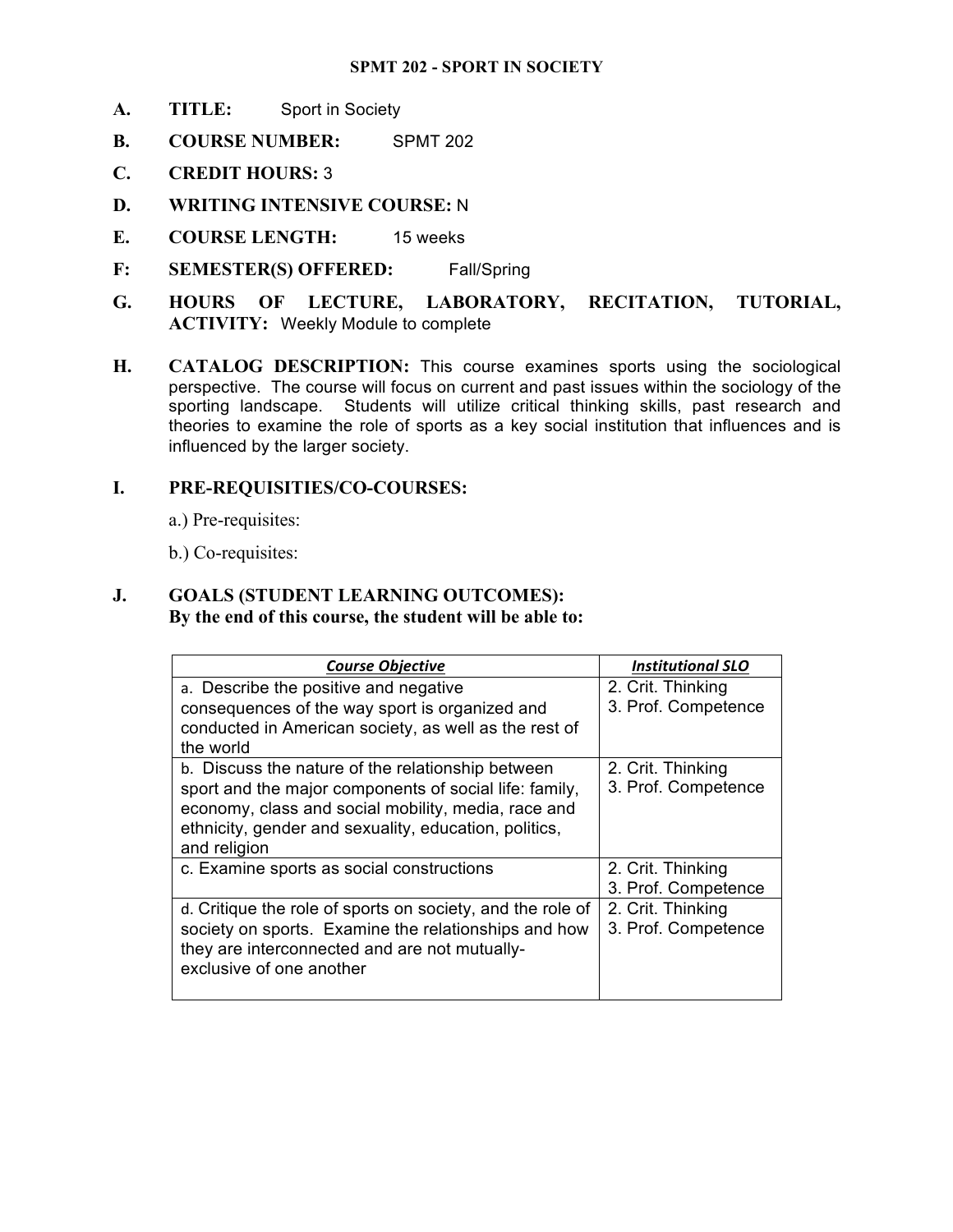# **K. TEXTS:**

Coakley, J.J. (2011). *Sports in Society: Issues and Controversies.* (11<sup>th</sup> edition). Boston:WCB/McGraw-Hill.

### **L. REFERENCES:**

- Entine, J. (2000). *Taboo: Why Black Athletes Dominate Sports and Why We Are Afraid to Talk About It.* New York: Public Affairs.
- Lind, R.A. (2004). *Race/Gender/Media: Considering Diversity Across Audiences, Content and Producers.* Boston: Pearson Education, Inc.
- Messner, M. (1992). *Power at Play: Sports and the Problem of Masculinity.* Boston: Beacon.
- Powell, S. (2007). *Souled Out? How Blacks are Winning and Losing in Sports.*  Champaign, IL: Human Kinetics.
- Shulman, J.L. & Bowen, W. G. (2001). *The Game of Life: College Sports and Ethical Values.* Princeton, NJ: Princeton University.
- **M. EQUIPMENT:** Textbooks, movies, World Wide Web, media resources.

# **N. GRADING METHOD:** A-F

# **O. MEASUREMENT CRITERIA/METHODS:**

- Open and complete Weekly Modules on time by:
- Completing weekly reading assignments
- Completing required writing assignments and discussion board postings
- Completing required quizzes
- Completing final exam

# **P. DETAILED COURSE OUTLINE:**

- I. Introduction and Overview
	- a. Use Sociology to Study Sports
	- b. Define Sports
	- c. Why Study the Sociology of Sport?
- II. Sports and Socialization
	- a. Use Research and Theory to Produce Knowledge
	- b. Study the Origin and Development of Youth Sports
	- c. Understand Trends in Youth Sport Today
- III. Deviance and Violence in Sports
	- a. Explore Deviant Overconformity and deviant Underconformity
	- b. Define Violence Using Context
	- c. Does Violence in Sports Affect Our Lives?